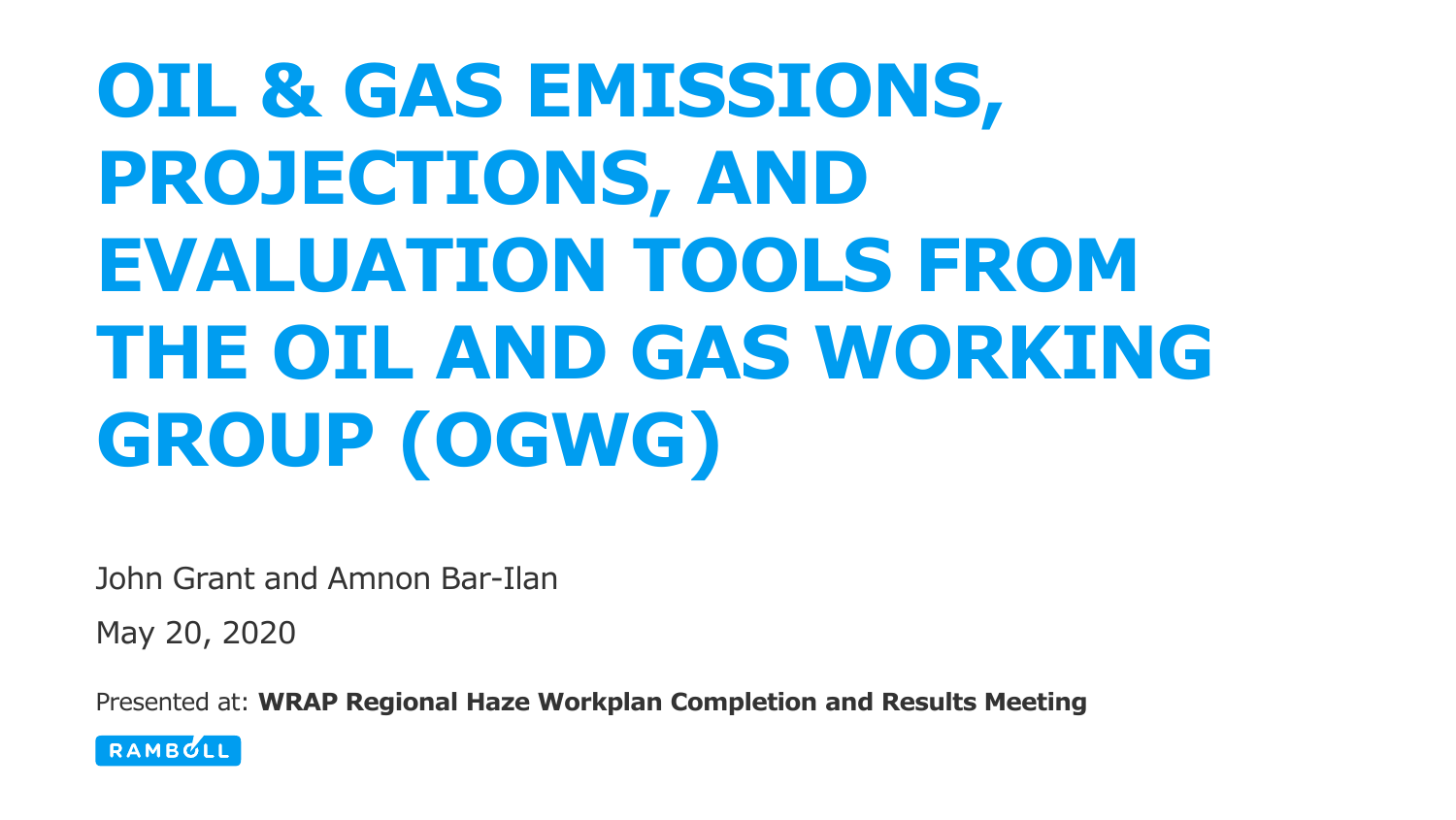#### **OUTLINE**

- Context for OGWG efforts
- Baseline inventory
- Future year inventories
- Additional controls analysis
- Agency program review

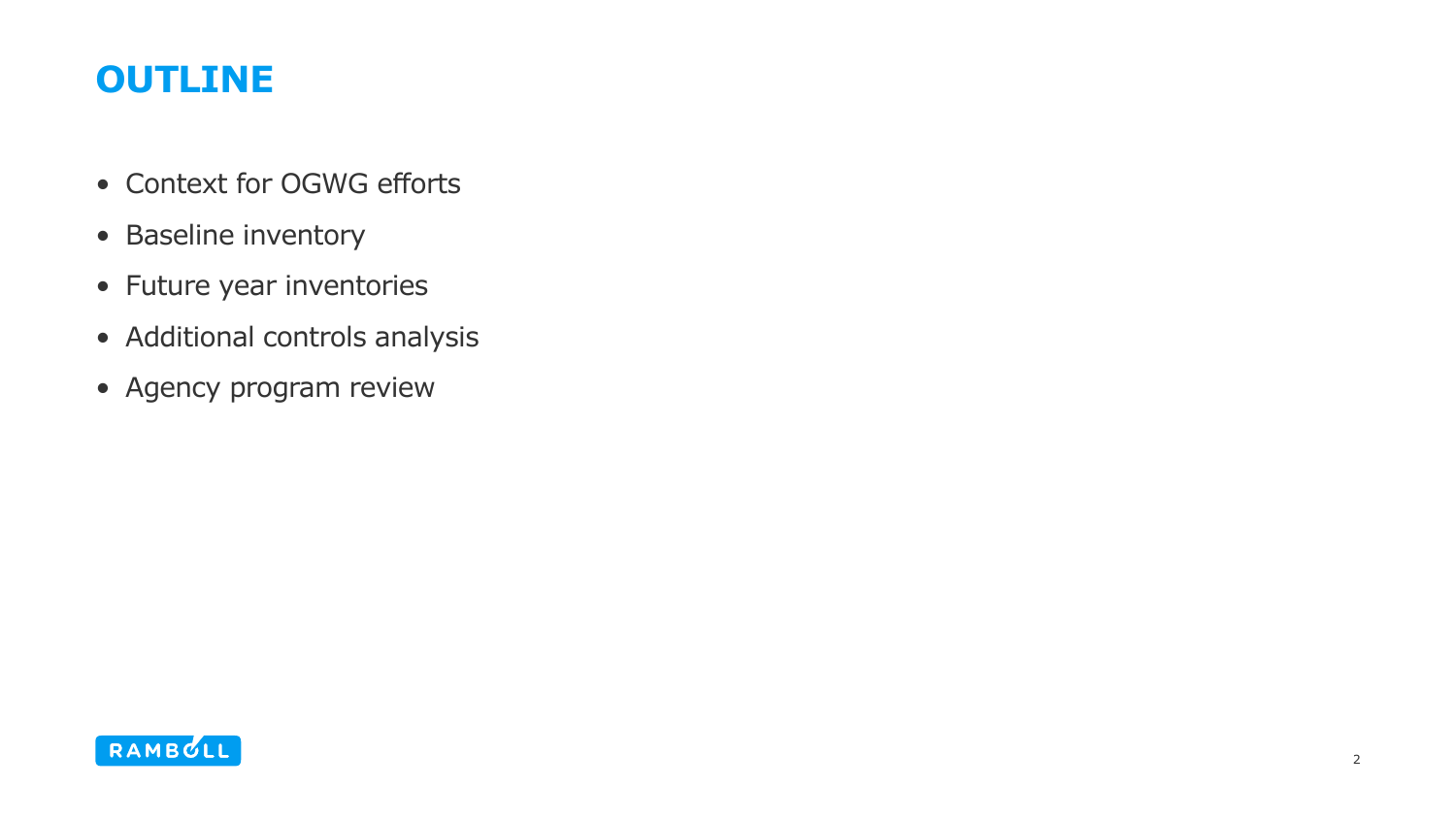# **WRAP REGION O&G BASINS**



- Substantial unconventional development (e.g., Williston [Bakken], DJ [Niobrara], Permian)
- 7 out of 10 top crude oil producing states in US
- Notable crude oil production increases in recent years for North Dakota, New Mexico, Colorado, Wyoming, and Utah
- Crude oil production decreases in recent years for Alaska and California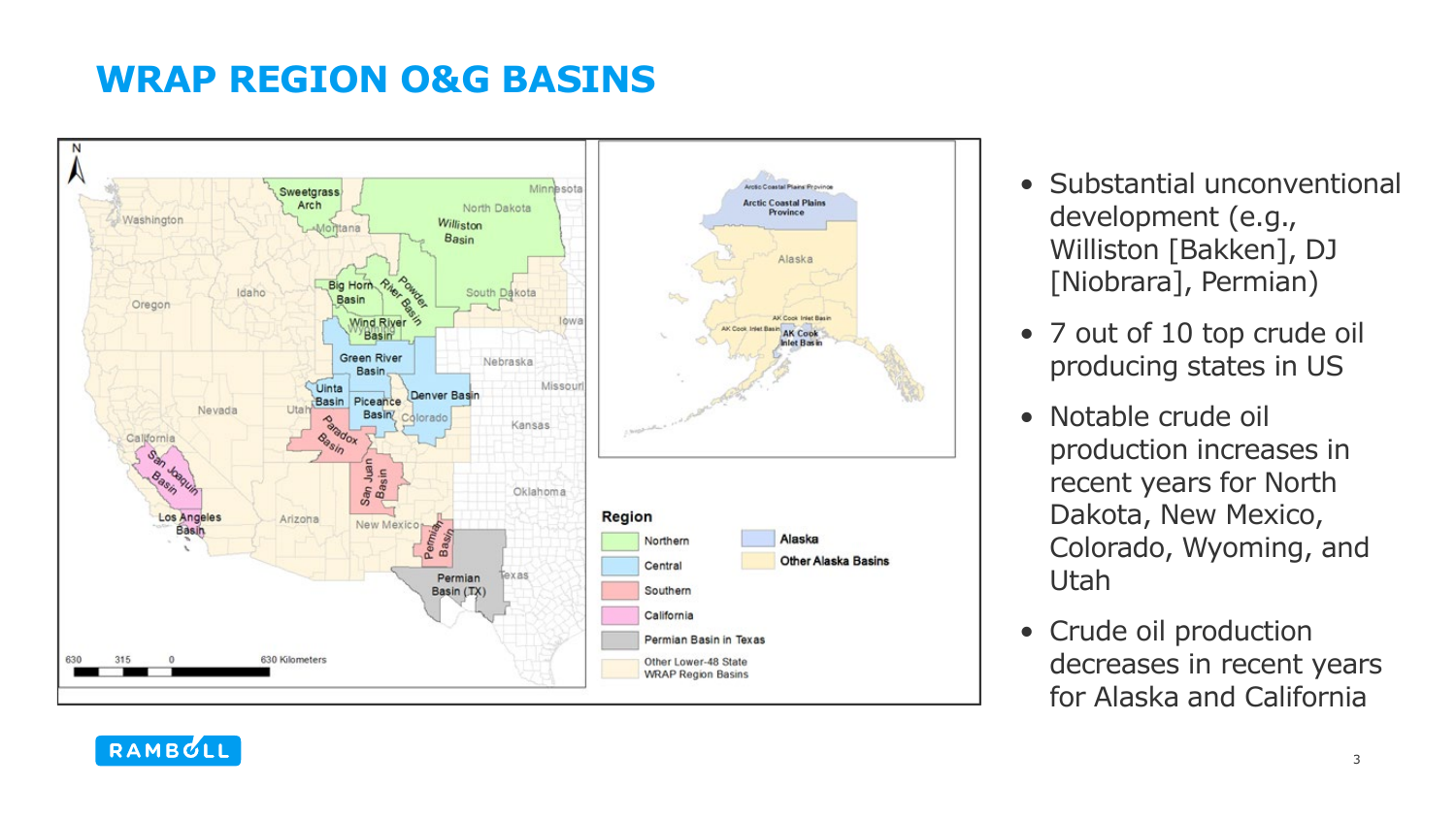# **HISTORY OF WRAP O&G EMISSION INVENTORIES**

- [WRAP Phase I and Phase II:](https://www.wrapair.org/forums/ogwg/Phases_I_and_II_Inventories.html) 2002 and 2005 base years, 2018 future year, controls analysis
- [WRAP Phase III:](https://www.wrapair2.org/PhaseIII.aspx) 2006 base year, 2012 or 2015 future year, 9 major Intermountain West Basins
- [WestJump AQMS:](https://www.wrapair2.org/WestJumpAQMS.aspx) 2008 base year update
- [Western Air Quality Study](http://views.cira.colostate.edu/wiki/#WAQS) (WAQS): 2011 base year update and 2018 future year, and 2014 base year update
- [Williston and Great Plains Basins:](https://www.wrapair2.org/ND-SD-MT.aspx) 2011 base year, 2015 future year
- [Greater San Juan and Permian Basins:](https://www.wrapair2.org/SanJuanPermian.aspx) 2014 base year, 2028 future year
- **[WRAP OGWG:](https://www.wrapair2.org/OGWG.aspx) 2014 base year, 2028 future year, additional controls, agency program review**

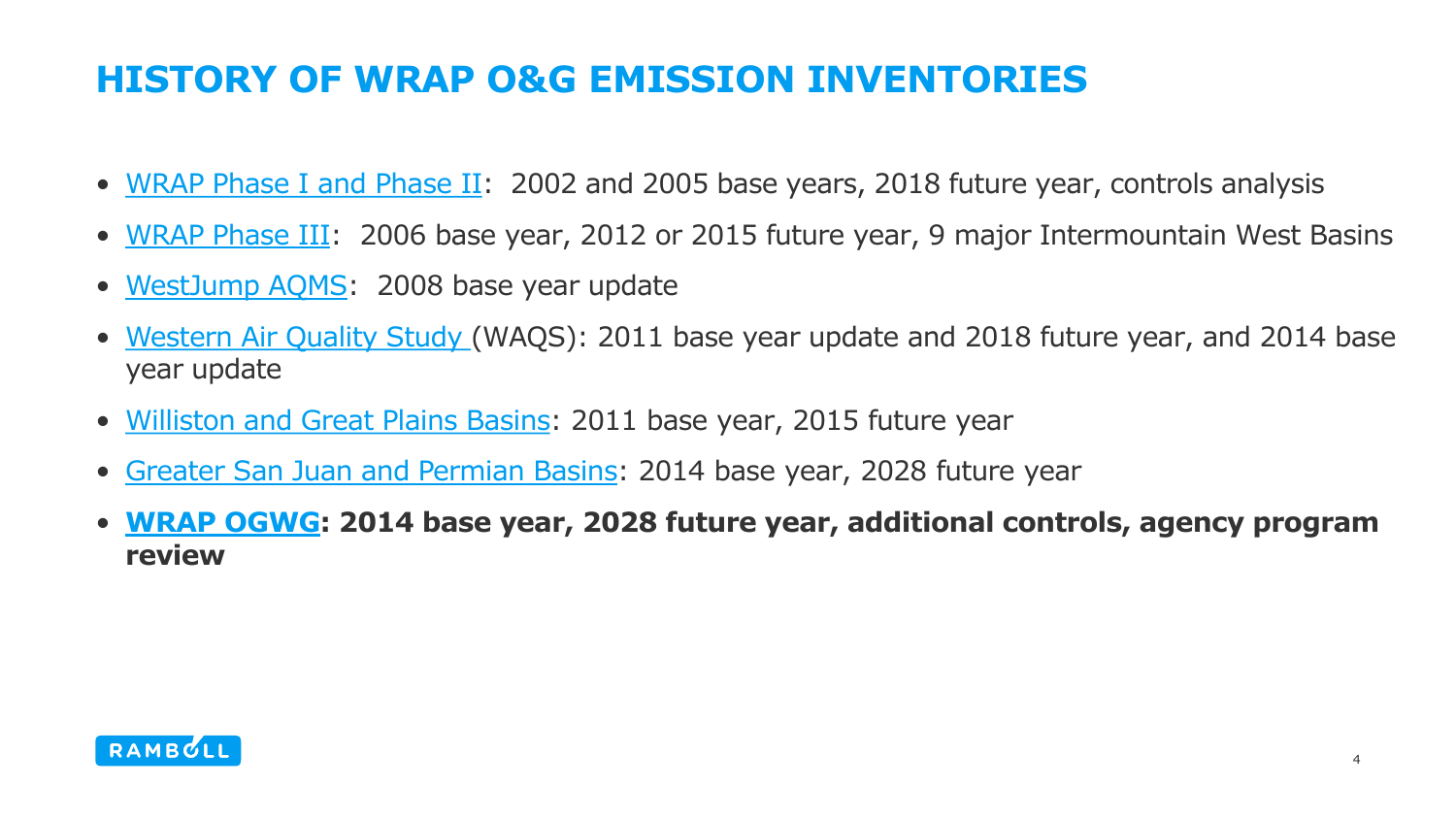# **CIRCA-2014 BASELINE INVENTORY**

- Incorporated latest CDPHE Colorado and Utah Air Agencies Uinta Basin emission inventories
- Survey O&G operators in collaboration with State Air Agencies
- Available from 2016 modeling collaborative
- Products
	- **[Revised Final Report](https://www.wrapair2.org/pdf/WRAP_OGWG_Report_Baseline_17Sep2019.pdf)**
	- **[Inventory Spreadsheet](https://www.wrapair2.org/pdf/WESTAR_OGWG_Emissions_Inventory_2014_Webdistribution_090919_nolink.xlsx)**
	- **[Gas specation](https://www.wrapair2.org/pdf/WRAP_OGWG_GasComp_18Jul2019.pdf) profiles**
	- **[Complete survey,](https://www.wrapair2.org/pdf/WRAP_OGWG_Survey_SelectSrc_08Jan2019.xlsx) [Fleet turnover and controls-focused survey](https://www.wrapair2.org/pdf/WRAP_OGWG_Survey_ControlsOnly_08Jan2019.xlsx)**
	- SMOKE inputs for Regional Haze modeling: inventory, spatial surrogates, speciation profiles

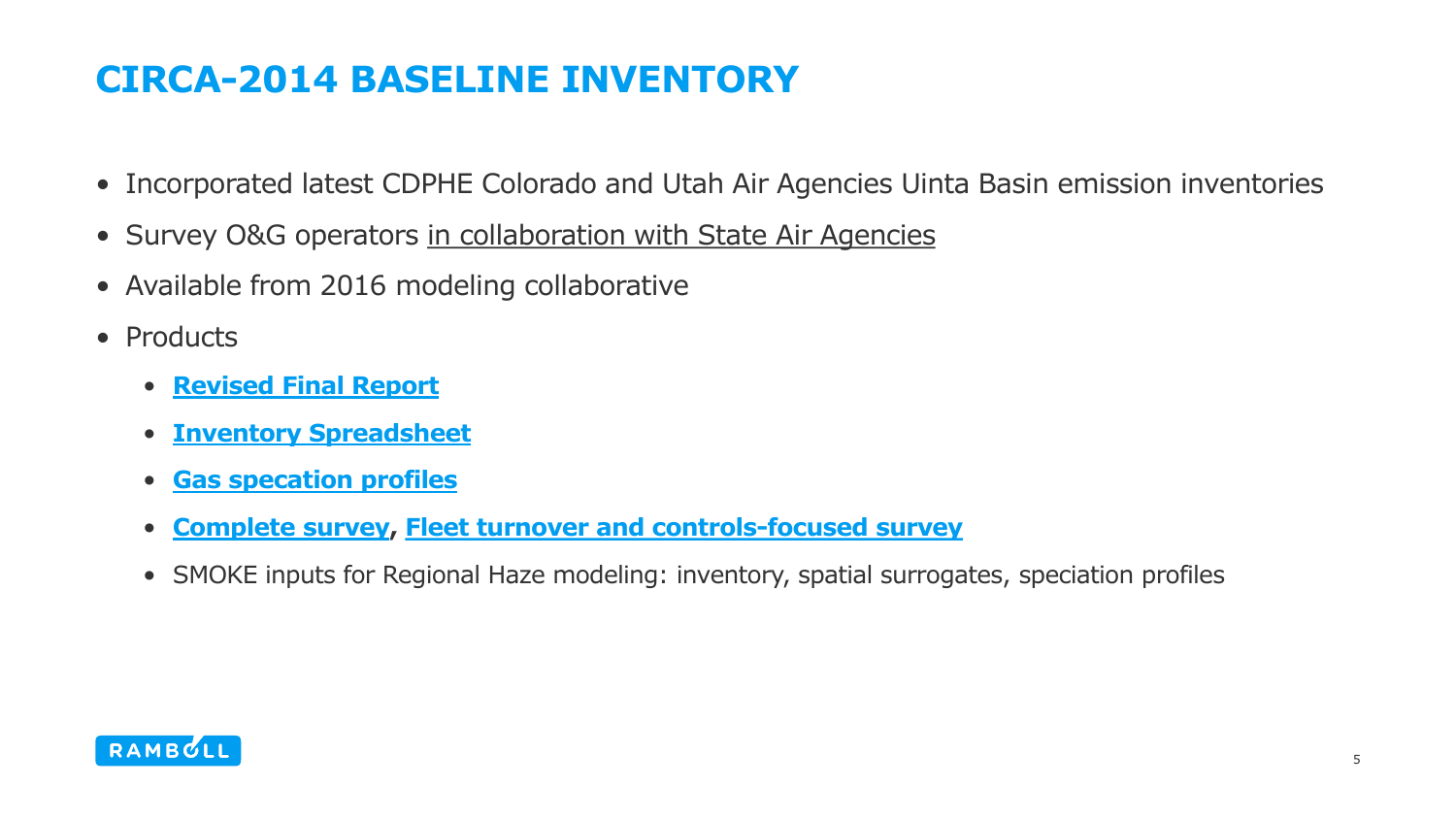# **CIRCA-2014 BASELINE INVENTORY**



Comparison of 2014 NEI V2, OGWG V1 and OGWG V2 VOC **Emissions (tons/yr) by WRAP State** 600,000  $\blacksquare$  2014 NEI V2  $\blacksquare$  OGWG V1  $\blacksquare$  OGWG V2 500,000 400,000 300,000 200,000 100,000 **TALL**  $\Omega$ AK AZ  $CO$ **OR SD** UT **WA**  $ID$ **ND NM NV WY MT** State

- \* OGWG v1: Draft OGWG Inventory
- \* OGWG v2: Final OGWG Inventory

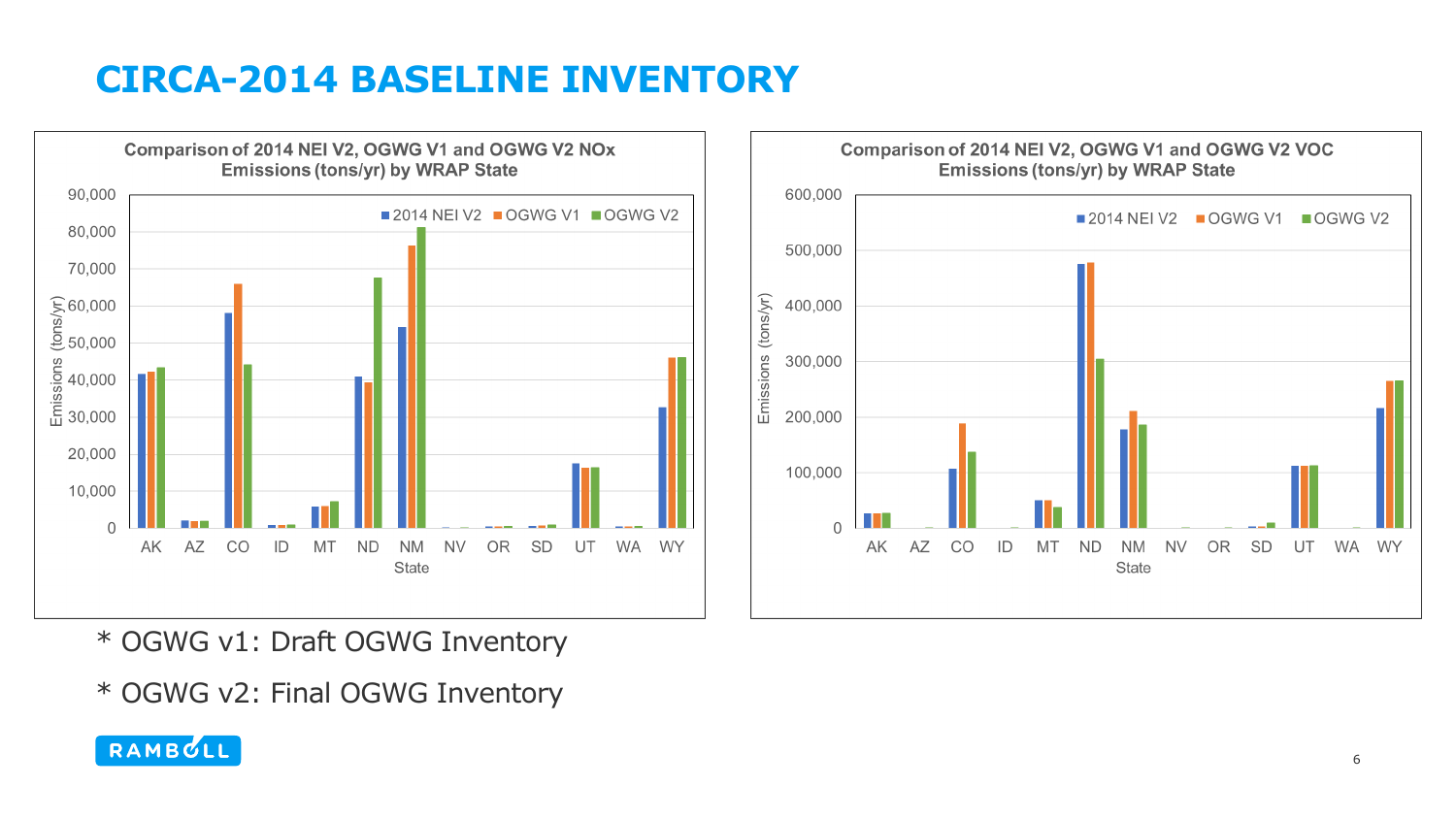# **FUTURE YEAR EMISSION INVENTORIES**

- Scenarios:
	- **Medium**: "Continuation of Historical Trends" (prior to COVID-19)
	- **Low**: Reduced Legacy Well Activity
		- Legacy wells retire more quickly (twice as fast as medium scenario)
		- Multi-stage fracing (horizontal) wells: same as medium scenario
	- **High**: Increased Horizontal Well Activity
		- Multi-stage fracing (horizontal) wells O&G activity increases more quickly that medium scenario
		- Legacy (vertical) wells: same as medium scenario
- Medium scenario incorporated CDPHE Colorado emission inventory forecast
- Products:
	- Medium Scenario: **[Final Report](https://www.wrapair2.org/pdf/WRAP_OGWG_2028_OTB_FinalReport_11Oct2019a.pdf)** and **[Inventory Spreadsheet](https://www.wrapair2.org/pdf/WESTAR_OGWG_Future_Emissions_Inventory_webdist_101419_nolink.xlsx)**
	- Low and High Scenarios: **[Memorandum](https://www.wrapair2.org/pdf/WRAP_OGWG_FY_OG_LowHigh_05Mar2020.pdf)**, **Future Year Lower Scenario Inventory [Spreadsheet, Future Year Higher Scenario Inventory Spreadsheet](https://www.wrapair2.org/pdf/WESTAR_OGWG_Future_Emissions_Inventory_Low_Scenario_webdist_121619_nolink.xlsx)**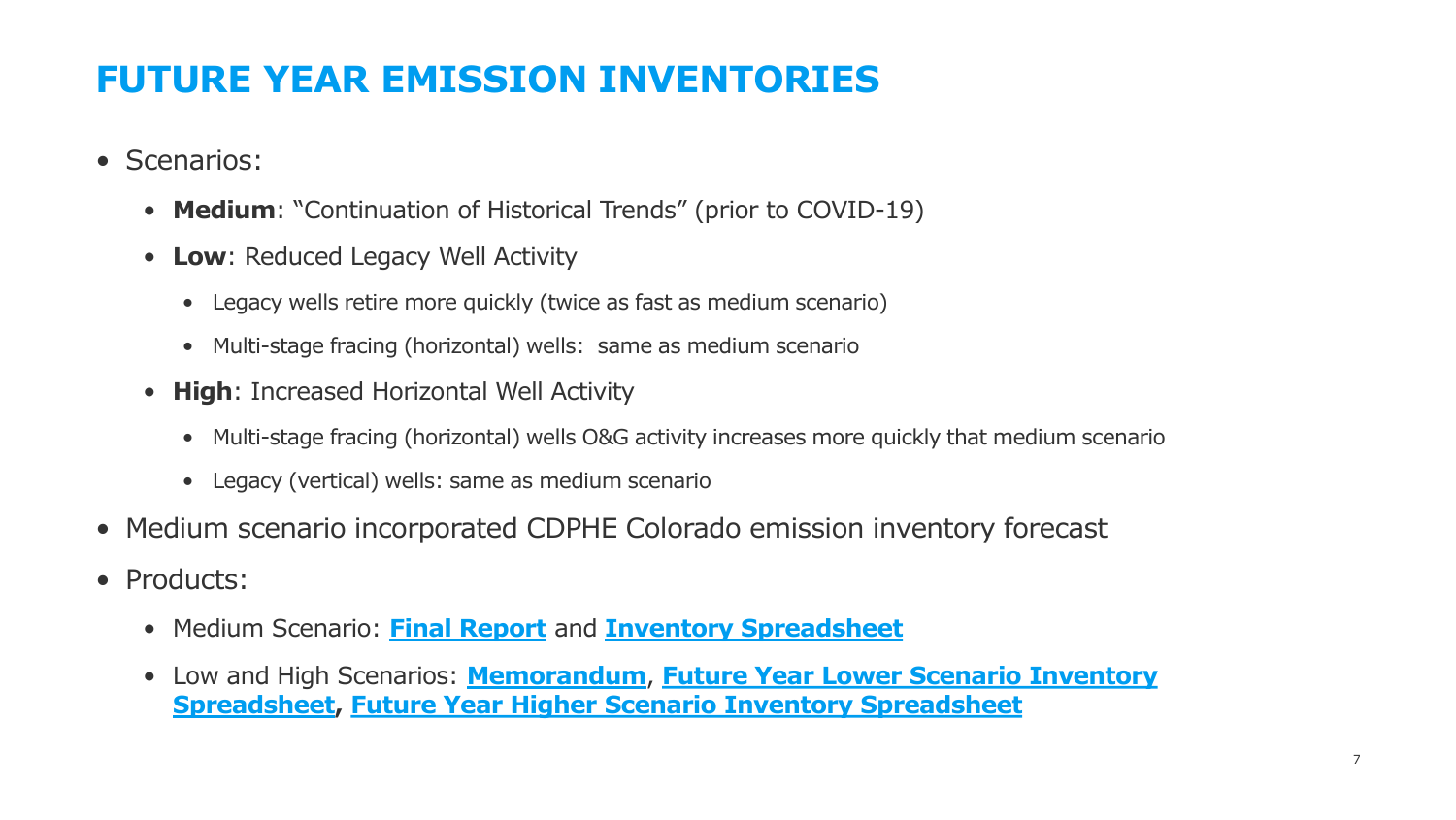# **FUTURE YEAR EMISSION INVENTORIES**



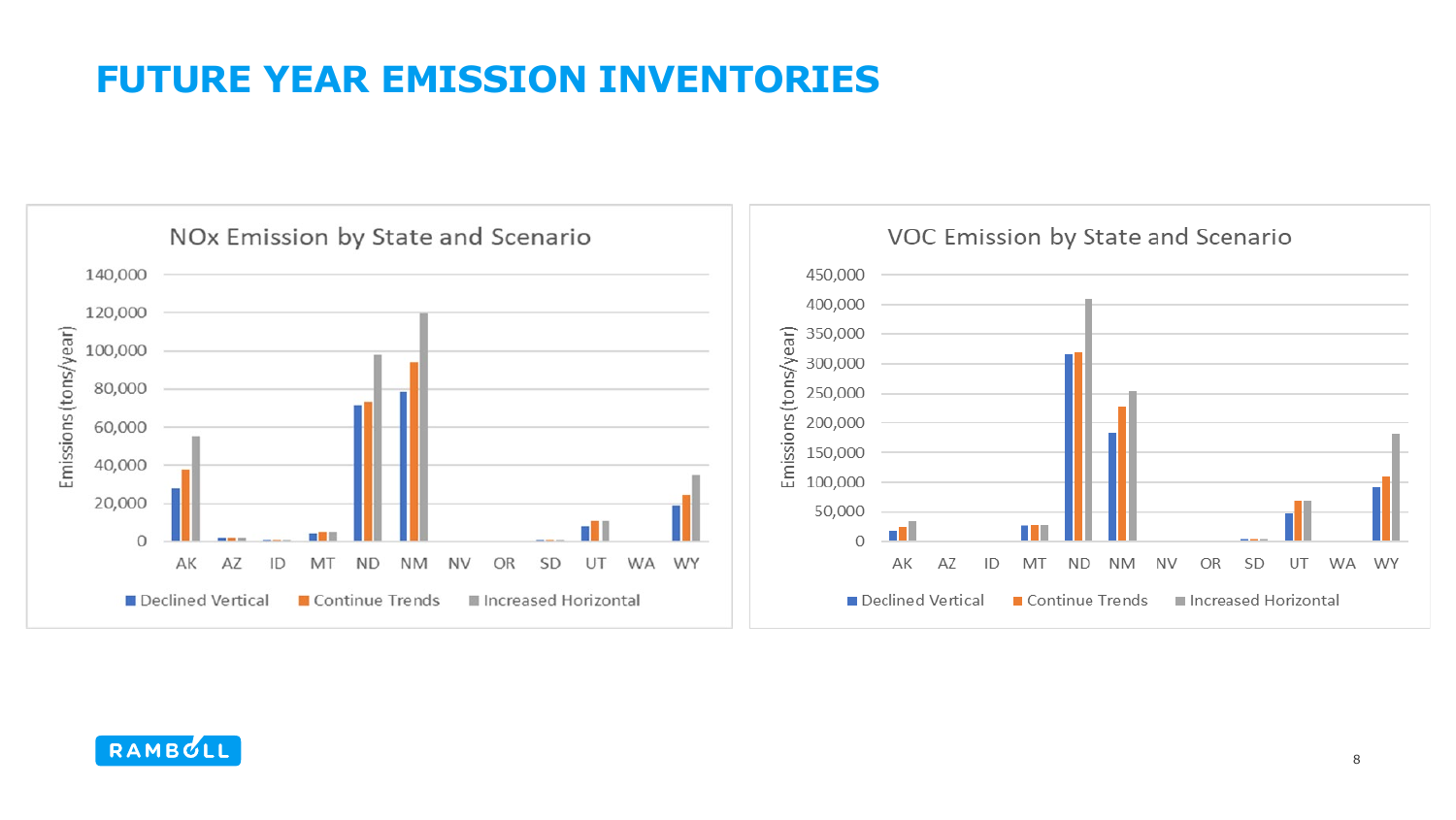# **ADDITIONAL REASONABLE CONTROL STRATEGIES (ARCS)**

- Summarized:
	- Future year NOx emissions by source category and state
	- Four factor criteria (cost, time, energy/non-air quality impacts, useful life) for selecting ARCS
	- Available NOx controls (sample excerpt below)
	- Process for selecting ARCS
- Products:

#### • reporting template [spreadsheet](https://www.wrapair2.org/pdf/ARCS_Table_06Feb2020.xlsx)

| <b>Control Measure</b>                                                  | <b>Applicability Range</b> | <b>Average Cost per Ton</b><br>of NO <sub>x</sub> Reduction<br>(5/ton) | <b>Control Efficiency</b> | <b>Energy and Non-Air Quality</b><br><b>Environmental Impacts</b> |
|-------------------------------------------------------------------------|----------------------------|------------------------------------------------------------------------|---------------------------|-------------------------------------------------------------------|
| <b>Natural Gas Turbines</b>                                             |                            |                                                                        |                           |                                                                   |
| Selective Catalytic Reduction<br>and Steam Injection                    | NOx<1tpd                   | \$3,226                                                                | 95%                       | steam and energy requirements                                     |
|                                                                         | NOx>1tpd                   | \$1,348                                                                | 95%                       |                                                                   |
| <b>Natural Gas Reciprocating Internal Combustion Engine (Rich Burn)</b> |                            |                                                                        |                           |                                                                   |
| <b>Replace with Electric Motors</b>                                     |                            | \$100-\$4,700                                                          | 60-100%h                  | Electricity consumption and electricity                           |
|                                                                         |                            |                                                                        |                           | distribution infrastructure <sup>g</sup>                          |
| <b>Flare or Enclosed Combustor</b>                                      |                            |                                                                        |                           |                                                                   |
| Vapor Recovery Unit<br>(storage tank)                                   |                            | not readily available a                                                | up to 100%                | Fossil fuel or electricity consumption                            |
|                                                                         |                            |                                                                        |                           | associated with small reciprocating                               |
|                                                                         |                            |                                                                        |                           | engine typically used in these systems.                           |

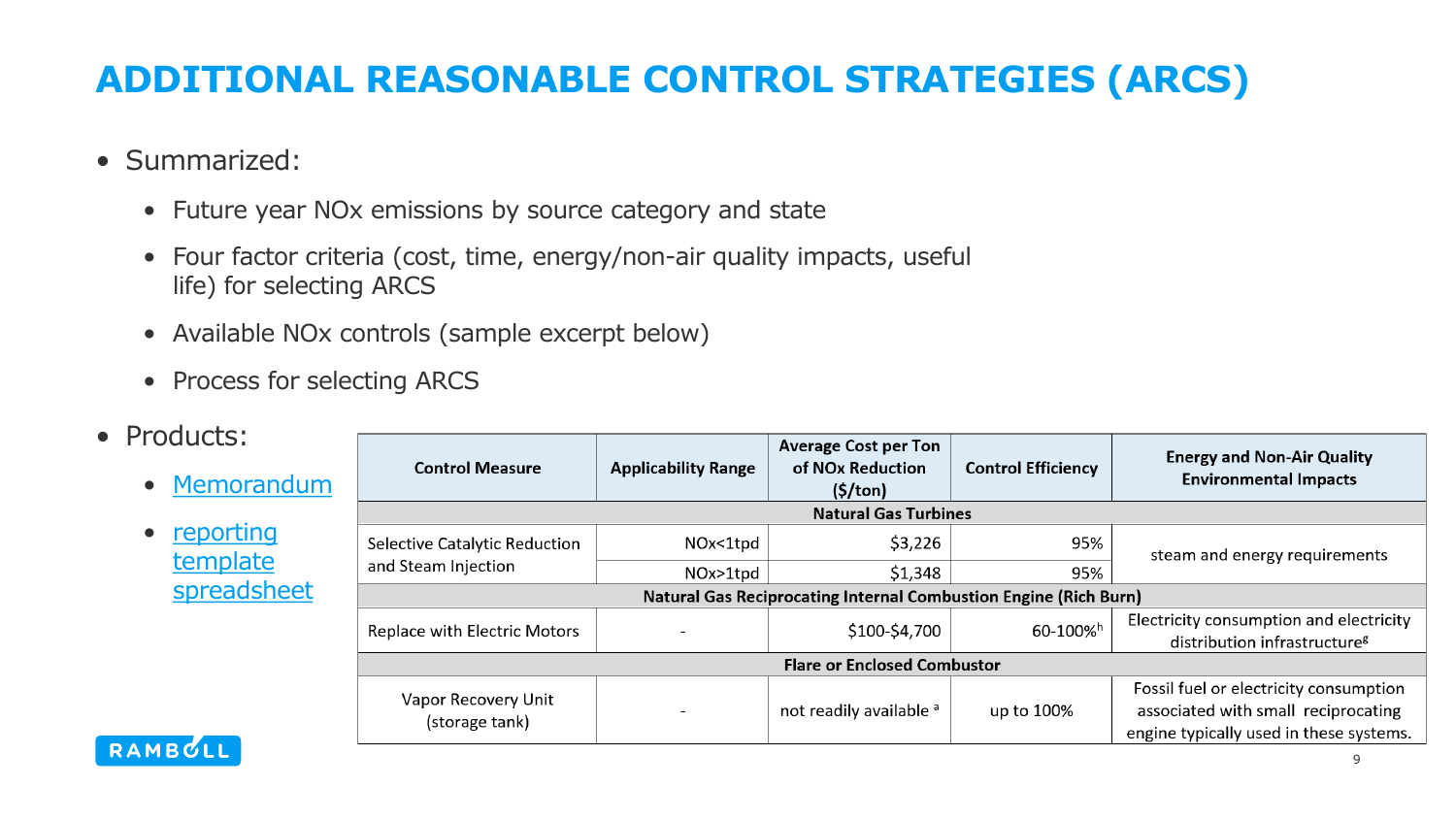# **AGENCY PROGRAM REVIEW**

- State agency contributions
	- **Report**: Program summary descriptions: current oil and gas regulations for each agency's jurisdiction
	- **Supplement**: Comprehensive listing and summarization of state regulations
- Ramboll (editor): integrated state contributions to create a seamless document
- Products:
	- **Report**[: Summary of State Regulations Applicable to Oil and Gas Sources in the Western States](https://www.wrapair2.org/pdf/Agency_Review_06Feb2020.pdf) Air Resources Council-Western Regional Air Partnership Region
	- **Supplement**: [Detailed State Regulation Summary Table](https://www.wrapair2.org/pdf/WESTAR-WRAP_Regs_AgencyReview_Supplement_06Feb2020.xlsx)

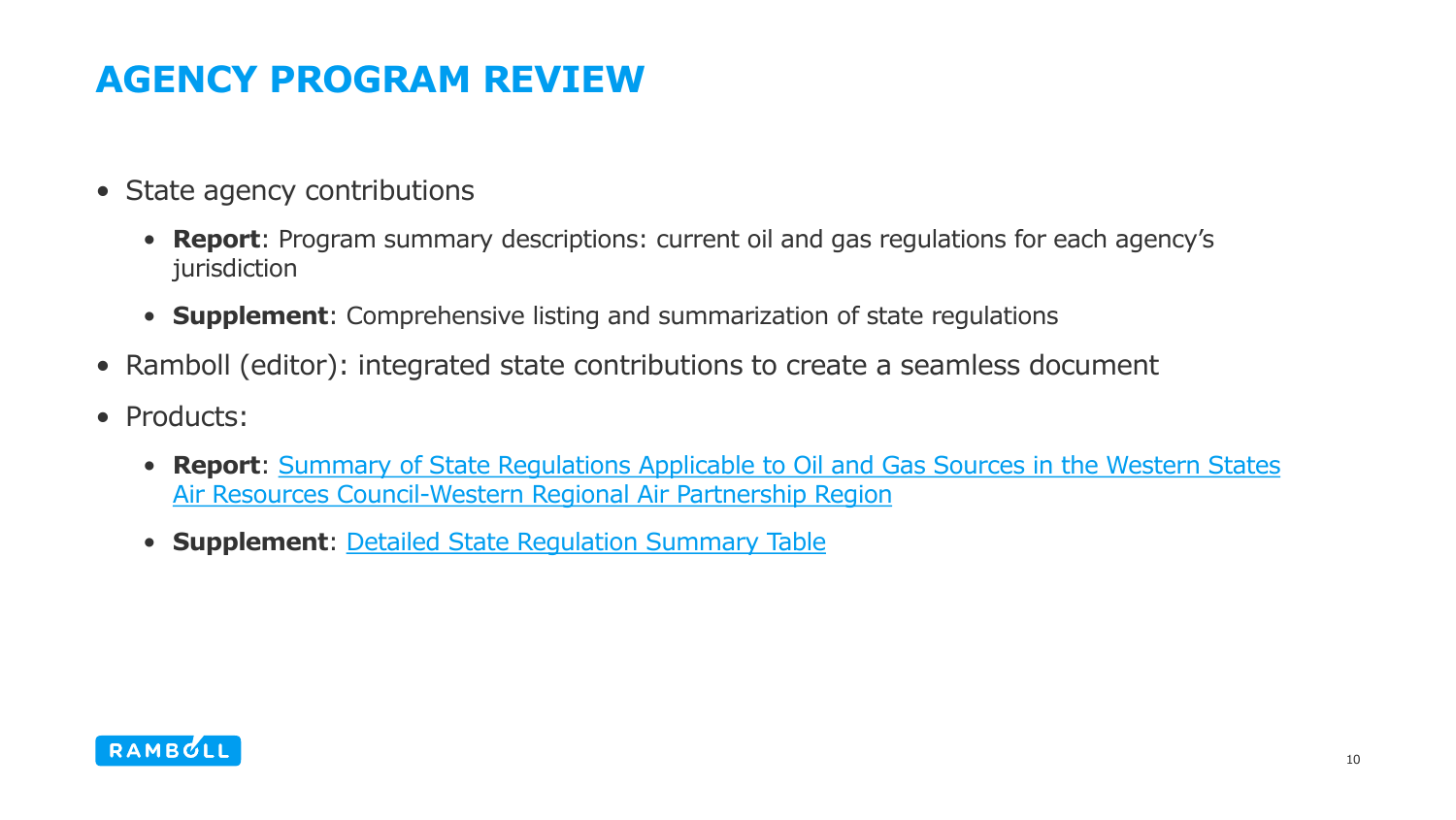#### **ACKNOWLEDGEMENTS**

- **WRAP OGWG co-chairs**: Amanda Brimmer, Darla Potter, Mark Jones
- **WRAP OGWG Project Management Team**: Dale Wells, Melissa Hovey, Molly Birnbaum, Sheila Vance
- **WRAP OGWG Members**
- **WRAP Air Quality Program Manager**: Tom Moore